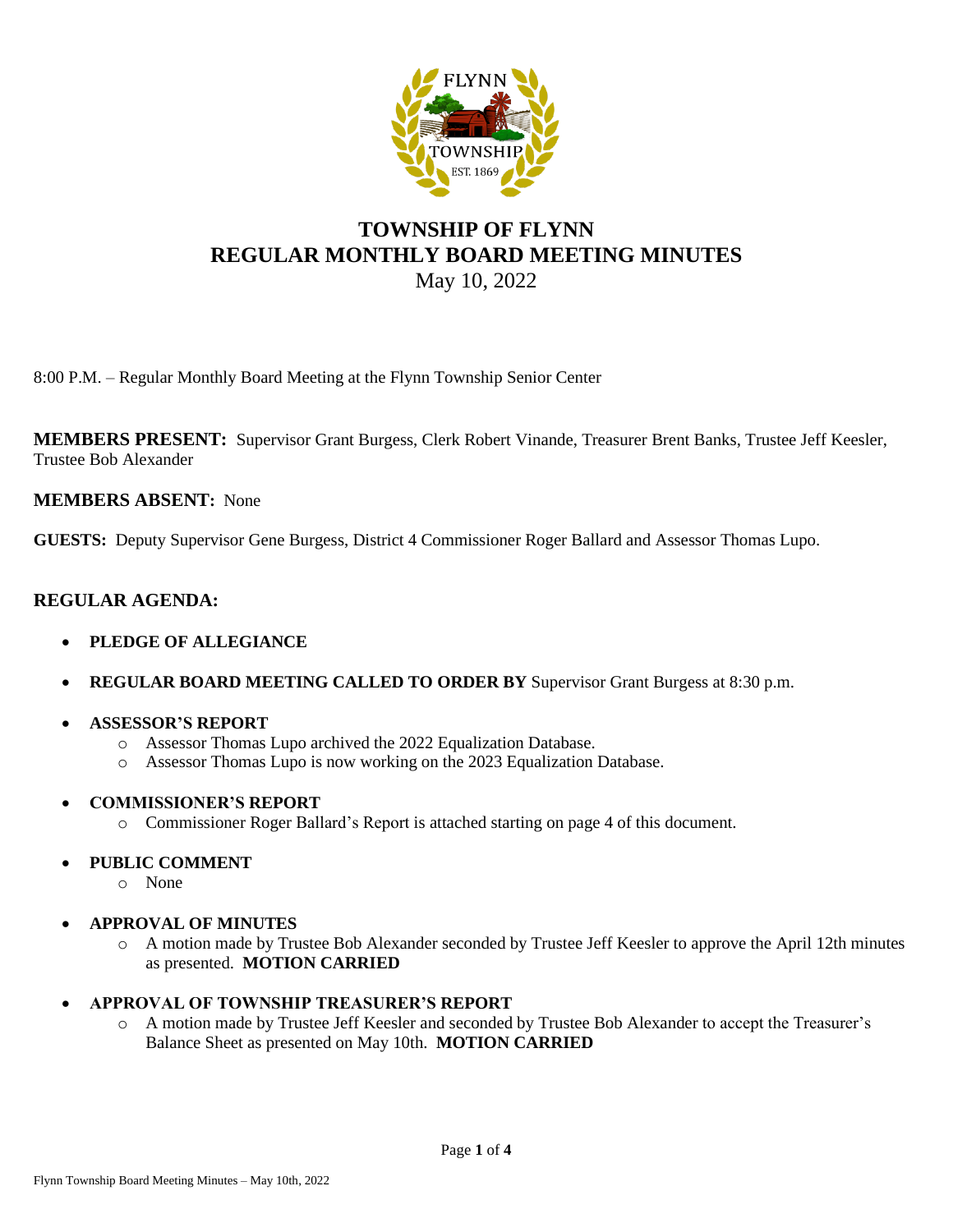### • **APPROVAL OF TOWNSHIP EXPENSES:**

o A motion made by Trustee Jeff Keesler and seconded by Trustee Bob Alexander to accept the May bills as presented for a total of \$28,065.57 on May 10th. **MOTION CARRIED**

## **UNFINISHED BUSINESS:**

### • **SENIOR CENTER / PARK**

o Treasurer Brent Banks contacted Dennis regarding polishing/sealing the floors within the Senior Center and he has agreed to do so.

## • **NATURE CENTER**

- o Discussed the roads within the Nature Center and the need to add gravel to build up several trouble spots. Trustee Bob Alexander to deliver a Lead and Supervisor Grant Burgess will ensure it gets spread. Motion to purchase the gravel was approved during the June 8, 2021 meeting.
- o Nature Center Open House is June 11 and will be coordinated by Clerk Robert Vinande.

### • **ROADS**

o Supervisor Grant Burgess noted the county garage resources are currently grading the gravel roads in preparation for an application of brine to control road dust; expect the brine to be applied prior to Memorial Day.

### • **CLERK'S ITEMS**

- o Omard Cemetery Records
	- Work continues to gather and enter cemetery information into the Crypt Keeper system; work will commence again after the Memorial Day holiday.
	- The board visited the cemetery for an overview of the work being performed to document the interred and lot/gravesite ownership, etc..
- o 2022 Scrap Tire Cleanup Event
	- **•** Treasurer Brent Banks communicated the trailers will need to be removed the afternoon of Wednesday, July 13, as there is a hall rental on July 14 which requires the trailers to be removed for safety reasons.
- o 5-Year Recreation Plan
	- No further updates have been made to the 5-Year Recreation Plan; Clerk Robert Vinande will have an updated plan ready for review at the June/July meeting.
- o 2022 Election Worker's Wages
	- Clerk Robert Vinande recommended the Election Worker's wages remain the same for the 2022 elections.
- o 2022 Election Security Grant
	- **Clerk Robert Vinande described the grant received by the township for election security related** purchases.
	- A motion was made by Trustee Bob Alexander and seconded by Treasurer Brent Banks to authorize Clerk Robert Vinande to spend up to \$1,500 for election security grant approved items. **MOTION CARRIED**
	- The township will be reimbursed for the purchases up to \$1,500.

## **NEW BUSINESS:**

- **SENIOR CENTER / PARK** 
	- o No discussion.
- **NATURE CENTER**
	- o No discussion.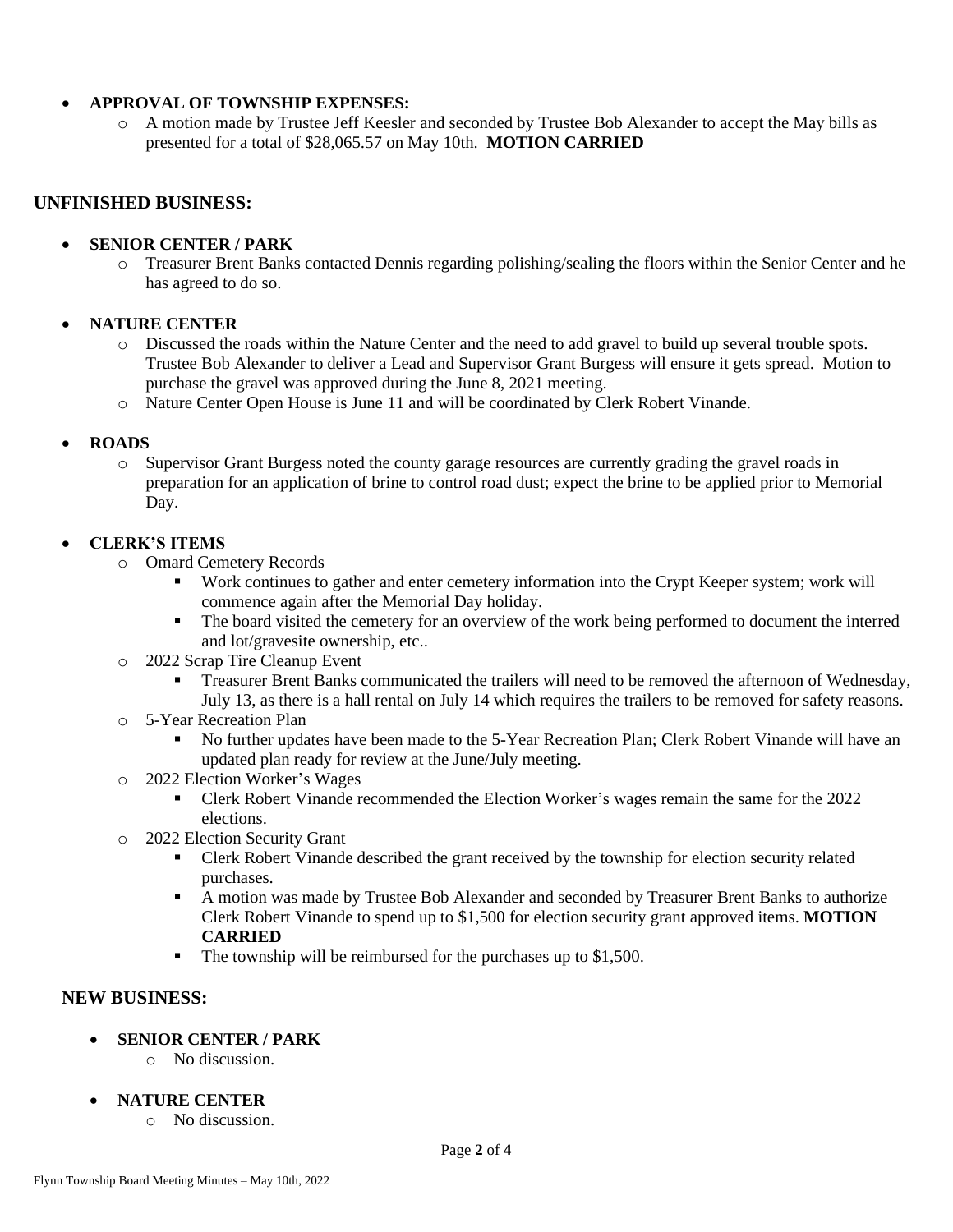## • **ROADS**

o No discussion.

## • **CLERK'S ITEMS**

o The Blood Drive scheduled for May 11 at the Senior Center has been canceled due to a lack of resources to staff the drive.

## • **OTHER**

- o Cemetery Rules and Regulations
	- Clerk Robert Vinande inquired of the board what the current Rules and Regulations are for the Omard and Kerr Cemeteries.
	- Supervisor Grant Burgess and Clerk Robert Vinande to inquire of Rules and Regulations at surrounding cemeteries and will review them at the June meeting.

## **ADJOURNMENT:**

• A motion was made by Trustee Bob Alexander and seconded by Trustee Jeff Keesler to adjourn the meeting. **MOTION CARRIED**

## **NEXT MEETING:**

• Flynn Township Board Meeting will be held on Tuesday, June 14th, 2022 8:00 p.m. at the Flynn Township Senior Center.